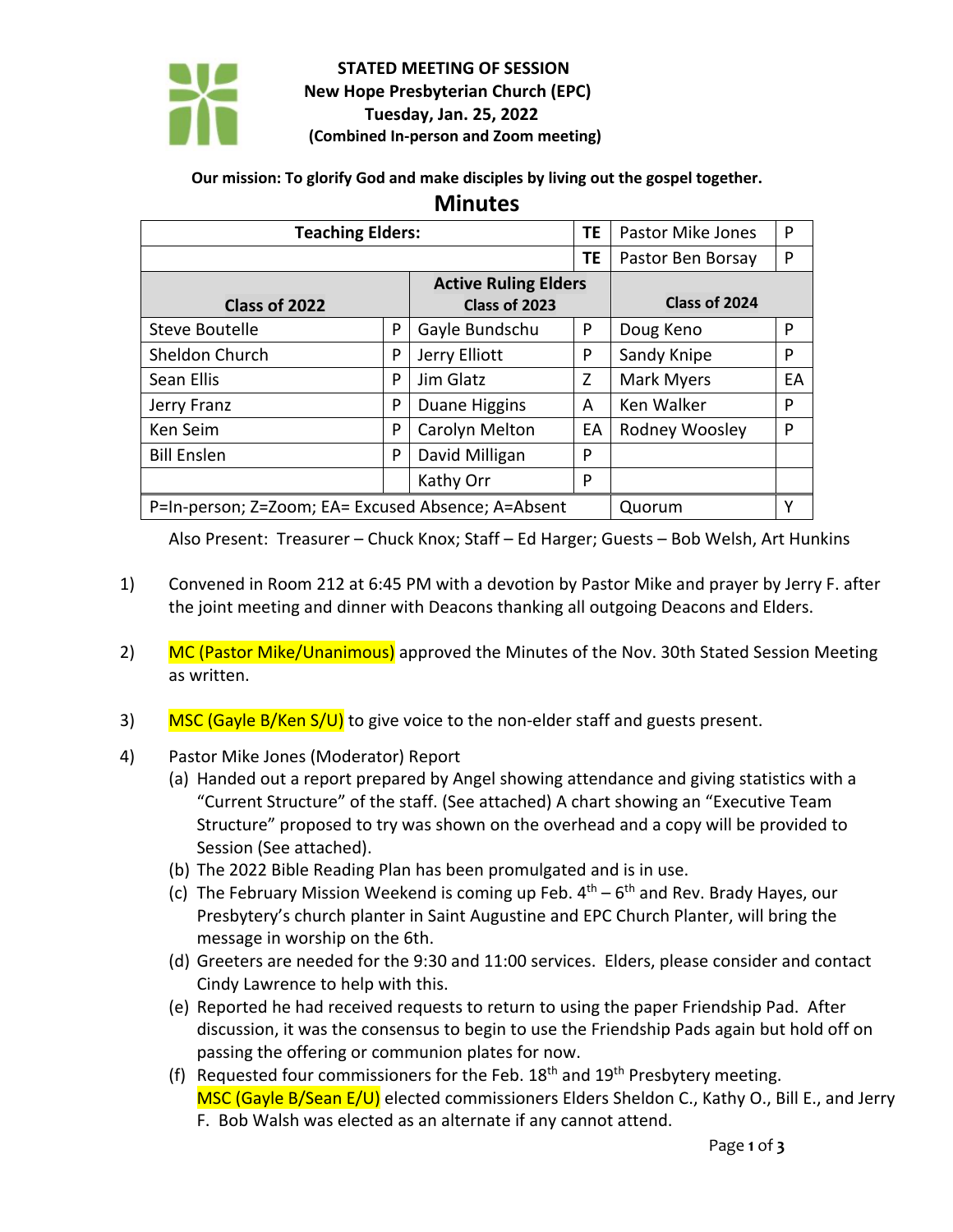- (g) Announced the next General Assembly would be in Detroit on June 21-24. Doug K. indicated interest in attending.
- (h) Asked elders to attend the retreat to be led by Pastor Ben on Feb.  $12<sup>th</sup>$  from 9 AM to 12 PM in Room 212 and asked for an indication of who planned to attend. All present indicated they planned to attend.
- 5) Pastor Ben Borsay (Vice Moderator) Report
	- (a) Stated the purpose of the upcoming retreat is to share with elders what he has learned in his time and work here and he will not be asking for any action to be taken.
	- (b) He added that he is very bullish on New Hope's future but that need we need to work on trust by:
		- (i) Getting a clear view of the past, which
		- (ii) Takes time, and
		- (iii) The elders need to be faithful in all they do. 1 Tim 3
- 6) Clerk of Session Report
	- (a) Minutes of the Dec.  $5<sup>th</sup>$  Congregational Meeting (See attached)
	- (b) Correspondence to Session from Pam Poland and Stephen Ministry (See attached). Questions were asked about the cessation of that ministry. Discussion resulted in the consensus that we allow Stephen Ministry to go "fallow" for a season until such time as the Care Network is functioning and there is a congregational response for the ministry.
	- (c) Membership Statistical Reports RptMS01 and RPT09G for November and December 2021 and Membership Committee Report of Inactive Members in lieu of RPT09H (See attached). MSC (Gayle B/Doug K/U) approved the removal of members Chris and Mindy Rutherford at their request by letter received in December. David M. explained the Membership Committee list attached and said it should be considered a possible "Dormant" members list, rather than "Inactive". He asked elders to review the list, mark through any names they know should remain as Active members and return the list to Angel by next Friday, Feb.  $4<sup>th</sup>$ .
- 7) Standing Committee Reports
	- (a) Finance Committee Report Chuck K/Sheldon C: (See attached) Chuck pointed out that we ended the year with a surplus that will be added to the "Rainy Day Fund", and that Finance was working on developing personnel cost benchmarks relative to other churches of our size, noting our personnel costs were about 55% of our total budget. Elder David M. reminded Finance also to work on a procedure to approve capital expenditures, even if the amount was within a department's budget, to avoid in the future the issue that came up regarding the recent playground equipment purchase and installation.
	- (b) Personnel Committee Report Bill E reported only that the committee had been working on the proposed new staff structure.
- 8) Unfinished Business None
- 9) Other Reports Committees/Council/Ministries Minutes & Reports (a) Mission/Outreach Council: Ken Seim – Nov.  $15<sup>th</sup>$  & Dec.  $13<sup>th</sup>$  minutes attached.